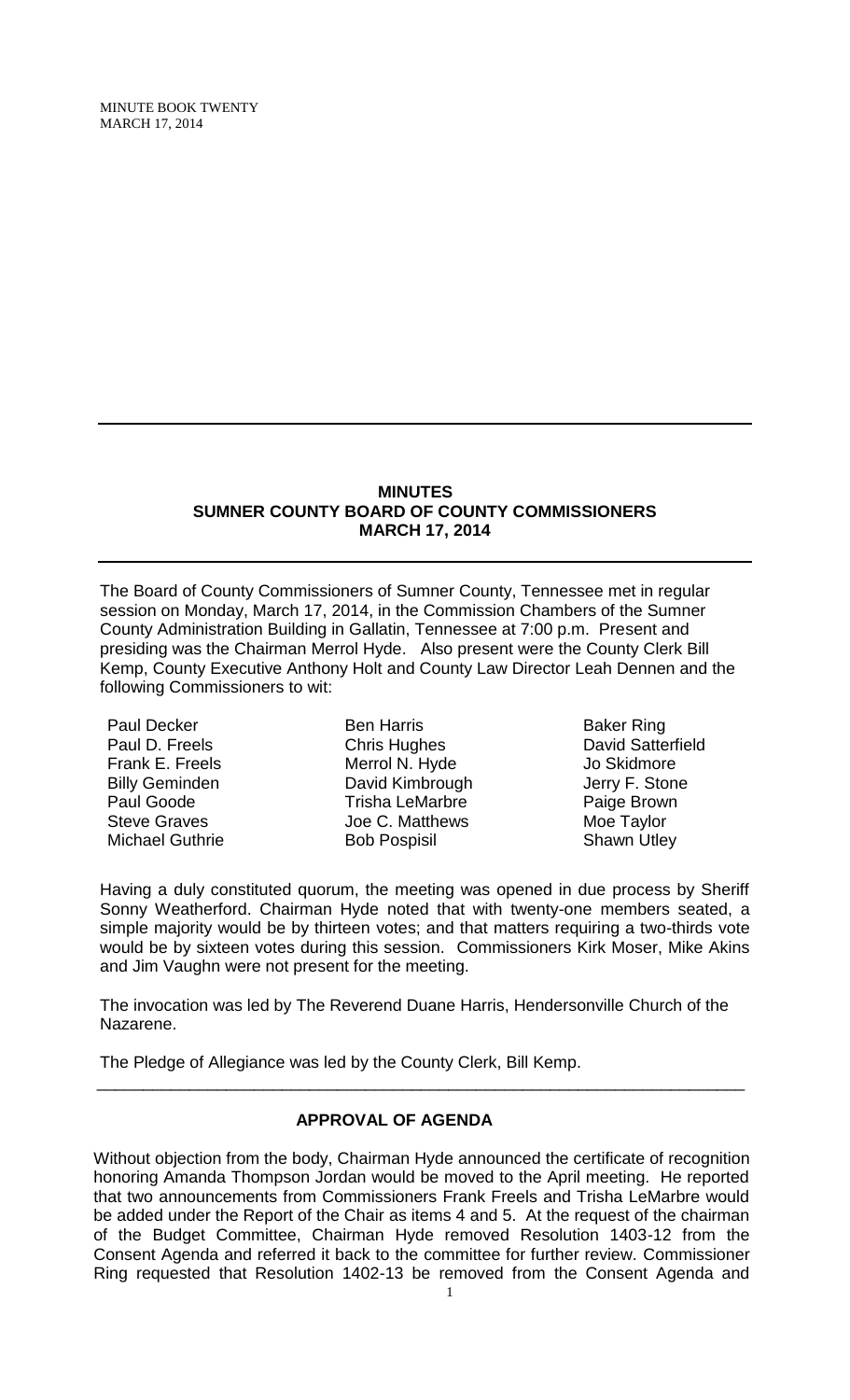MINUTE BOOK TWENTY MARCH 17, 2014

moved under the Budget Committee as item 4. Commissioner Frank Freels moved, and was duly seconded by Commissioner Skidmore, to adopt the agenda with the additions and changes. The Commission approved the agenda as amended by unanimous voice vote of the body.

## **APPROVAL OF MINUTES**

\_\_\_\_\_\_\_\_\_\_\_\_\_\_\_\_\_\_\_\_\_\_\_\_\_\_\_\_\_\_\_\_\_\_\_\_\_\_\_\_\_\_\_\_\_\_\_\_\_\_\_\_\_\_\_\_\_\_\_\_\_\_\_\_\_\_\_\_\_\_

The minutes for the meeting of this body held on February 24, 2014, and recorded in the office of Clerk Bill Kemp, were approved by voice vote after Commissioner Graves made the motion, seconded by Commissioner Brown.

# **RECOGNITION OF THE PUBLIC**

 Chairman Hyde opened the floor to allow the public to speak concerning any matter on the agenda. With no one wishing to speak, recognition of the public was closed.

\_\_\_\_\_\_\_\_\_\_\_\_\_\_\_\_\_\_\_\_\_\_\_\_\_\_\_\_\_\_\_\_\_\_\_\_\_\_\_\_\_\_\_\_\_\_\_\_\_\_\_\_\_\_\_\_\_\_\_\_\_\_\_\_\_\_\_\_\_

# **REPORT OF THE CHAIR**

 Chairman Hyde noted that the Veterans Service report had been distributed in the packets.

Chairman Hyde directed Clerk Kemp to read the following:

## **PUBLIC NOTICE**

\_\_\_\_\_\_\_\_\_\_\_\_\_\_\_\_\_\_\_\_\_\_\_\_\_\_\_\_\_\_\_\_\_\_\_\_\_\_\_\_\_\_\_\_\_\_\_\_\_\_\_\_\_\_\_\_\_\_\_\_\_\_\_\_\_\_\_\_\_\_

There will be a public hearing at the Sumner County Commission meeting on March17, 2014, at 7 p.m. This meeting will be held at the Sumner County Administration Building in the Commission Chambers, located at 355 N. Belvedere Drive, Gallatin, TN. This meeting is to discuss and vote on a proposed amendment to the following articles of the Sumner County Zoning Resolution as it relates to Breweries and Wineries in Agricultural Zoned Districts:

Article IX: Provisions Governing Agricultural Districts; Section 1;1.2 Agricultural Districts; Uses Permitted on Appeal with Site Plan Review: Sub-Section 1.2(6) Uses as listed below:

Uses Permitted on Appeal (or Special Exception) with Site Plan Review;

\*Breweries \*Wineries

**Article XIII: Board of Zoning Appeals** 

\*Special Conditions for Review Pertaining to Breweries and Wineries:

A copy of this amendment along with Special Conditions associated with this amendment is located in the Sumner County Construction and Development Department which is located in Room 202 of the Sumner County Administration Building, 355 N. Belvedere Drive, Gallatin, TN.

Anyone having an interest, desiring to comment, or ask questions concerning this request is invited to attend this meeting or call the Sumner County Construction and Development Department at (615)452-1467.

**\_\_\_\_\_\_\_\_\_\_\_\_\_\_\_\_\_\_\_\_\_\_\_\_\_\_\_\_\_\_\_\_\_\_\_\_\_\_\_\_\_\_\_\_\_\_\_\_\_\_\_\_\_\_\_\_\_\_\_\_\_\_\_**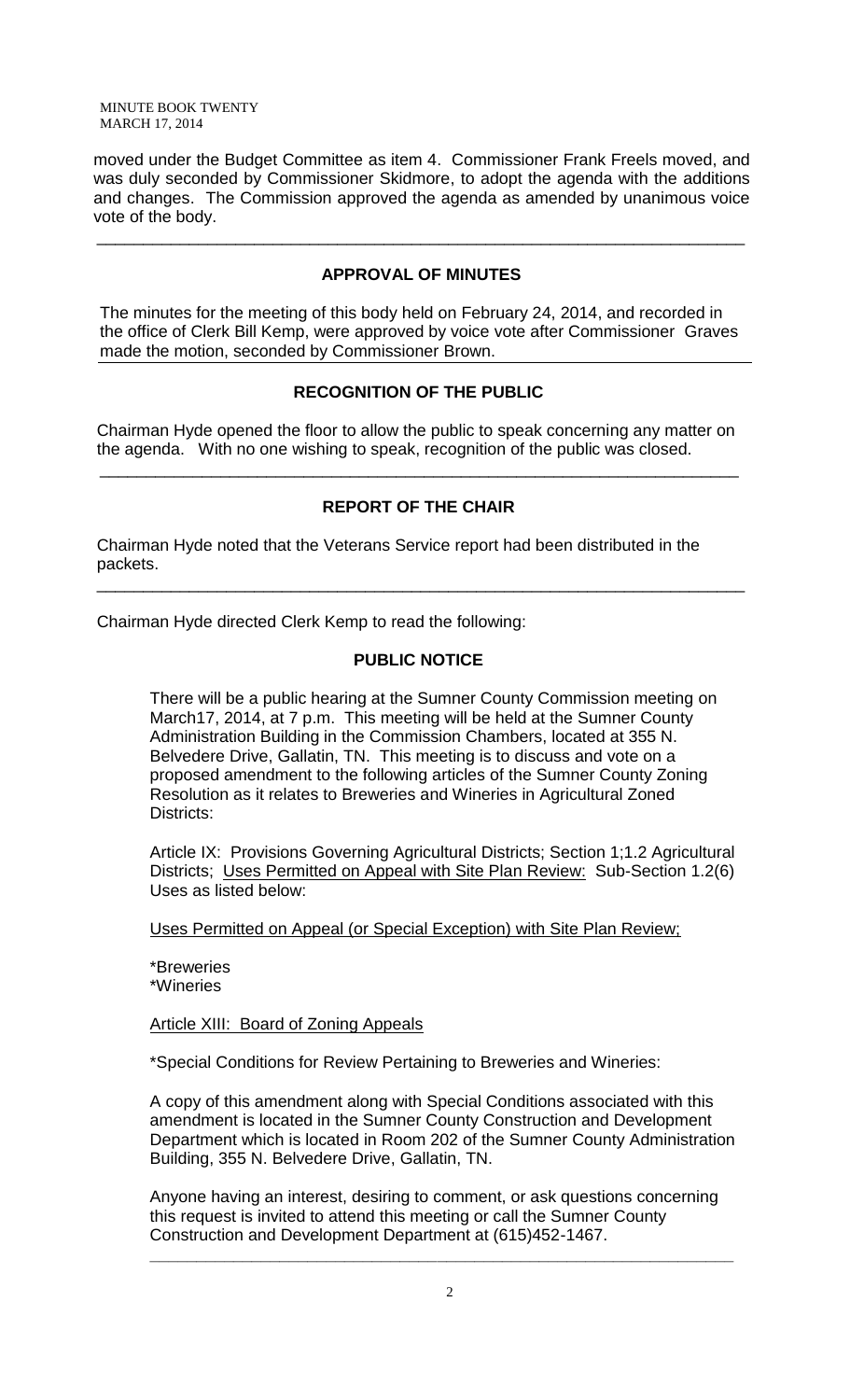Chairman Hyde declared the public hearing open. With no one wishing to speak, he declared the public hearing closed.

 Commissioner Frank Freels moved, seconded by Commissioner Taylor, to approve the following resolution:

#### **1403-01 A RESOLUTION APPROVING ZONING PROVISIONS GOVERNING AGRICULTRUAL DISTRICTS; SECTION 1; 1.2 AGRICULTURAL DISTRICTS: USES PERMITTED ON APPEAL WITH SITE PLAN REVIEW; SUB-SECTION 1.2(6); USES AS LISTED: BREWERIES AND WINERIES**

**BE IT RESOLVED** by the Sumner County Board of County Commissioners meeting in regular session on this the  $17<sup>th</sup>$  day of March, 2014, that this body hereby approves a zoning provision governing agricultural districts; Section 1; 1.2 agricultural districts: uses permitted on appeal with site plan review; sub-section 1.2(6); uses as listed: breweries and wineries, as shown on the attachment herewith.

\_\_\_\_\_\_\_\_\_\_\_\_\_\_\_\_\_\_\_\_\_\_\_\_\_\_\_\_\_\_\_\_\_\_\_\_\_\_\_\_\_\_\_\_\_\_\_\_\_\_\_\_\_\_\_\_\_\_\_\_\_\_\_\_

The electronic vote was recorded in the following manner:

| Taylor          |                | Geminden      |               | Utley         |  |
|-----------------|----------------|---------------|---------------|---------------|--|
| Graves          |                | Satterfield   | Y             | F. Freels     |  |
| <b>Matthews</b> |                | <b>Harris</b> |               | Ring          |  |
| <b>Brown</b>    |                | LeMarbre      | Y             | <b>Decker</b> |  |
| Hyde            | N              | Hughes        | Y             | Kimbrough     |  |
| Goode           |                | Skidmore      | Y             | P. Freels     |  |
| <b>Stone</b>    |                | Guthrie       | Y             | Pospisil      |  |
| 1403-01         | <b>Yes: 20</b> | <b>No: 1</b>  | <b>Abs: 0</b> | 07:08 PM      |  |

Chairman Hyde declared the resolution approved by the body.

 Commissioner Frank Freels announced the passing of former County Commissioner Ray Bowles.

 Commissioner LeMarbre reported on information regarding the Sumner County Tourism Board.

\_\_\_\_\_\_\_\_\_\_\_\_\_\_\_\_\_\_\_\_\_\_\_\_\_\_\_\_\_\_\_\_\_\_\_\_\_\_\_\_\_\_\_\_\_\_\_\_\_\_\_\_\_\_\_\_\_\_\_\_\_\_\_

#### **CONSENT AGENDA**

 $\frac{1}{2}$  , and the contribution of the contribution of the contribution of the contribution of the contribution of the contribution of the contribution of the contribution of the contribution of the contribution of the c

Commissioner Pospisil moved, seconded by Commissioner Matthews, to approve the following items on the Consent Agenda.

#### **1403-07 A RESOLUTION DECLARING VARIOUS ITEMS FROM THE JAIL AS SURPLUS AND AUTHORIZING DISPOSAL OR SALE OF SAME PURSUANT TO EXISTING POLICIES AND PROCEDURES**

**BE IT RESOLVED** by the Sumner County Board of County Commissioners meeting in regular session on this the 17<sup>th</sup> day of March, 2014, that this body does hereby declare the items from the Jail as surplus or salvage, as shown on the attachment herewith; and

**BE IT FURTHER RESOLVED** that the sale of the same is authorized pursuant to existing policies and procedures.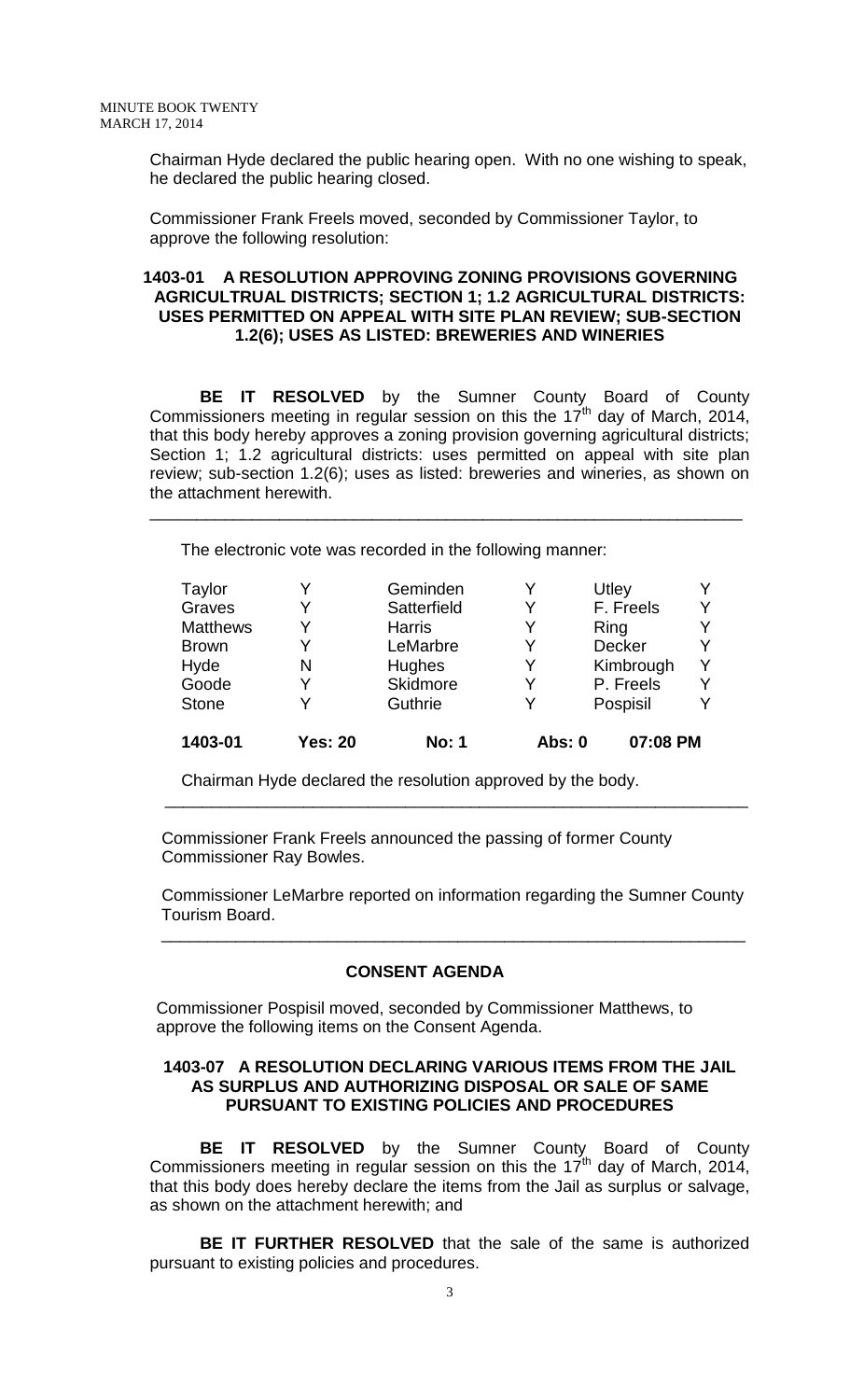#### **1403-08 A RESOLUTION DECLARING VARIOUS ITEMS FROM SUMNER COUNTY REGIONAL AIRPORT AUTHORITY AS SURPLUS AND AUTHORIZING DISPOSAL OR SALE OF SAME PURSUANT TO EXISITING POLICIES AND PROCEDURES**

\_\_\_\_\_\_\_\_\_\_\_\_\_\_\_\_\_\_\_\_\_\_\_\_\_\_\_\_\_\_\_\_\_\_\_\_\_\_\_\_\_\_\_\_\_\_\_\_\_\_\_\_\_\_\_\_\_\_\_\_\_\_\_\_

**BE IT RESOLVED** by the Sumner County Board of County Commissioners meeting in regular session on this the 17<sup>th</sup> day of March, 2014, that this body does hereby declare the items from Sumner County Regional Airport Authority as surplus, as shown on the attachment herewith; and

**BE IT FURTHER RESOLVED,** that the disposal or sale of the same is authorized pursuant to existing policies and procedures.

\_\_\_\_\_\_\_\_\_\_\_\_\_\_\_\_\_\_\_\_\_\_\_\_\_\_\_\_\_\_\_\_\_\_\_\_\_\_\_\_\_\_\_\_\_\_\_\_\_\_\_\_\_\_\_\_\_\_\_\_\_\_\_\_

#### **1403-09 A RESOLUTION DECLARING ITEMS FROM ANIMAL CONTROL OFFICE AS SURPLUS AND AUTHORIZING DISPOSAL OR SALE OF SAME PURSUANT TO EXISTING POLICIES AND PROCEDURES**

**BE IT RESOLVED** by the Sumner County Board of County Commissioners meeting in regular session on this the 17<sup>th</sup> day of March, 2014, that this body does hereby declare items from Animal Control Office as surplus or salvage, as shown on the attachment herewith; and

**BE IT FURTHER RESOLVED** that the sale of the same is authorized pursuant to existing policies and procedures.

\_\_\_\_\_\_\_\_\_\_\_\_\_\_\_\_\_\_\_\_\_\_\_\_\_\_\_\_\_\_\_\_\_\_\_\_\_\_\_\_\_\_\_\_\_\_\_\_\_\_\_\_\_\_\_\_\_\_\_\_\_\_\_\_

#### **1403-10 A RESOLUTION APPROVING THE FISCAL YEAR 2013-2014 SUMNER COUNTY BOARD OF EDUCATION GENERAL PURPOSE SCHOOL FUND BUDGET AMENDMENTS AND APPROPRIATING AND/OR TRANSFERRING SUCH FUNDS AS REQUIRED**

**BE IT RESOLVED** by the Sumner County Board of County Commissioners meeting in regular session on this the 17th day of March, 2014, that this body hereby approves the 2013-2014 Sumner County Board of Education General Purpose School Fund Budget Amendments and appropriates and/or transfers such funds among the various accounts, as shown on the attached schedules which are hereby incorporated as a part of this resolution.

#### **1403-11 A RESOLUTION APPROVING THE PAYOUT OF VETERANS' SERVICES OFFICER COSTS DUE TO RETIREMENT AND REPLACEMENT OF OFFICER, AS WELL AS ADDITIONAL APPROPRIATION OF SUCH FUNDS AS REQUIRED FROM THE GENERAL FUND UNASSIGNED FUND BALANCE**

\_\_\_\_\_\_\_\_\_\_\_\_\_\_\_\_\_\_\_\_\_\_\_\_\_\_\_\_\_\_\_\_\_\_\_\_\_\_\_\_\_\_\_\_\_\_\_\_\_\_\_\_\_\_\_\_\_\_\_\_\_\_\_\_

**BE IT RESOLVED** by the Sumner County Board of County Commissioners meeting in regular session on this the 17<sup>th</sup> day of March, 2014, that this body hereby approves the payout of Veterans' Services Officer costs due to retirement and replacement officer, as well as additional appropriation of such funds as required from the General Fund Unassigned Fund Balance, as shown on the attached schedule which is hereby incorporated by reference and made a part of this resolution.

\_\_\_\_\_\_\_\_\_\_\_\_\_\_\_\_\_\_\_\_\_\_\_\_\_\_\_\_\_\_\_\_\_\_\_\_\_\_\_\_\_\_\_\_\_\_\_\_\_\_\_\_\_\_\_\_\_\_\_\_\_\_\_\_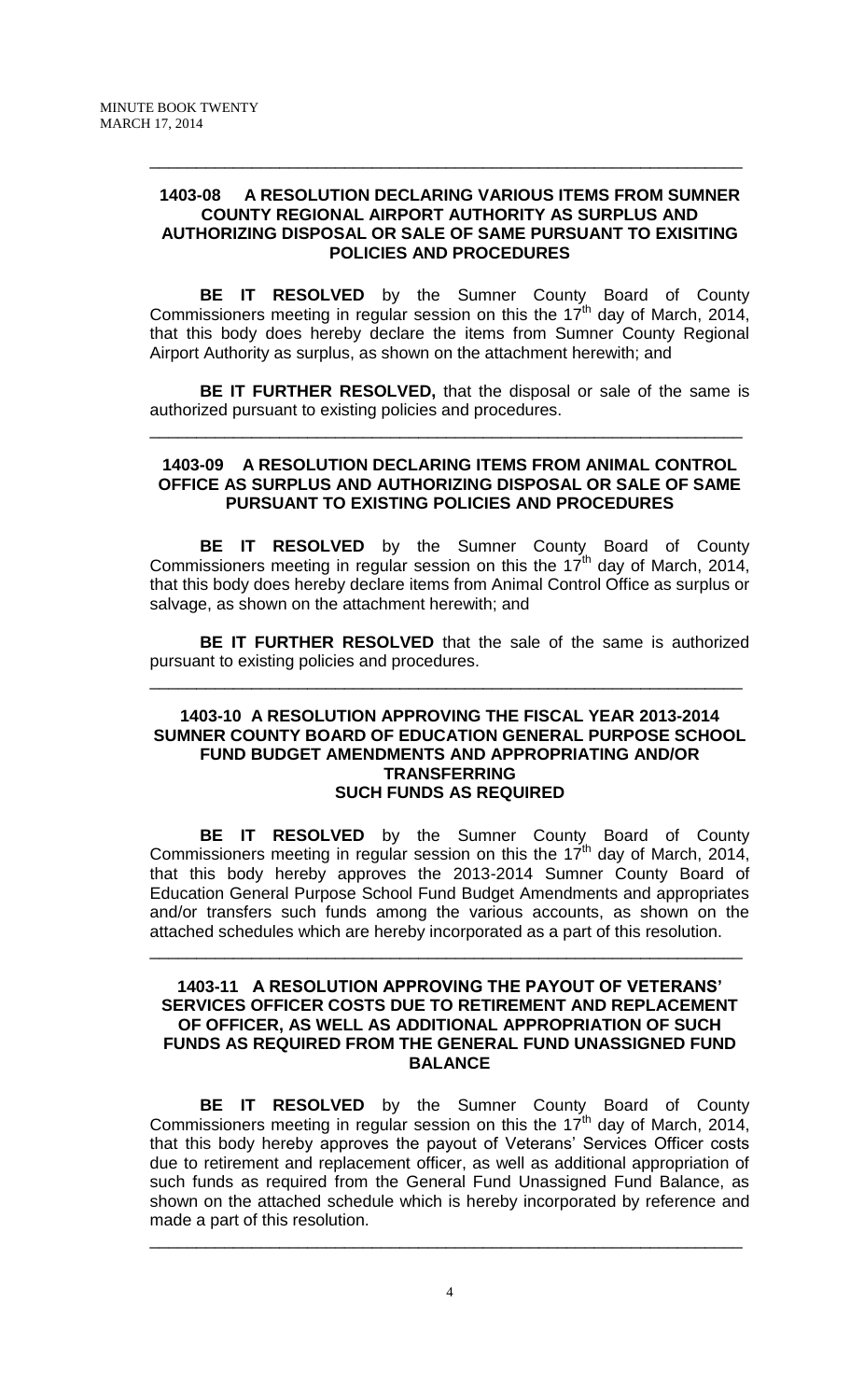#### **1403-14 A RESOLUTION APPROPRIATING \$2,500.00 FROM COUNTY CLERK DATA FEES RESTRICTED LINE TO DATA PROCESSING EQUIPMENT ACCOUNT LINE FOR ROUTERS**

**BE IT RESOLVED** by the Sumner County Board of County Commissioners meeting in regular session on this the 17<sup>th</sup> day of March, 2014, that this body hereby approves \$2,500.00 from County Clerk Data Fees Restricted Line to Data Processing Equipment Account Line for the purchase of routers, as shown on the attachment herewith.

# **Tax Refunds**

\_\_\_\_\_\_\_\_\_\_\_\_\_\_\_\_\_\_\_\_\_\_\_\_\_\_\_\_\_\_\_\_\_\_\_\_\_\_\_\_\_\_\_\_\_\_\_\_\_\_\_\_\_\_\_\_\_\_\_\_\_\_\_\_\_\_\_\_\_\_\_\_

\_\_\_\_\_\_\_\_\_\_\_\_\_\_\_\_\_\_\_\_\_\_\_\_\_\_\_\_\_\_\_\_\_\_\_\_\_\_\_\_\_\_\_\_\_\_\_\_\_\_\_\_\_\_\_\_\_\_\_\_\_\_\_\_

| American Eagle Mart              | SS. | 59.00      |
|----------------------------------|-----|------------|
| <b>Church at Bledsoe Creek</b>   |     | \$265.00   |
| Digital Connections Inc. aka DCI |     | \$1,583.00 |

## **REPORT FROM COUNTY OFFICIALS**

County Officials filed the following reports: County Investments, County General Fund, County Debt Service Fund, County Highway Fund, County Capital Outlay Fund, School General Purpose Fund, School Federal Projects Fund, School Food Service Fund, Employee Health Insurance Trust Fund, Employee Dental Insurance Trust Fund, Casualty Insurance Trust Fund, County Trustee Funds, Special Reports: County Dental Insurance Claim Payments, County Health Insurance Claim Payments, County Property Tax Collections, County EMS Billing/Collections/Balances, County Sales Tax Collections, County Wheel Tax Collections, County Tax Rates/Property Values and County School Loan Program Rates. Approval of the filing of these records does not certify to the accuracy of the documents.

Chairman Hyde introduced the following resolution:

## **1403-NOT A RESOLUTION TO APPROVE AND ACCEPT APPLICATIONS FOR NOTARIES PUBLIC POSITIONS AND PERSONAL SURETY GUARANTORS**

 **WHEREAS,** according to the law of the State of Tennessee, an individual must apply for the office of notary public in the county of residence, or of their principal place of business; and

 **WHEREAS**, state statute requires personal sureties making bonds for Notaries publics to be approved by the Sumner County Commission; and

 **WHEREAS,** said applicant must be approved by the County Commission assembled; and

 **–––––––––––––––––––––––––––––––––––––––––––––––––––––––––**

 **WHEREAS,** Bill Kemp, Sumner County Clerk, has certified according to the records of his office that the persons named on the attached listing labeled "SUMNER COUNTY NOTARY PUBLIC APPLICATIONS and SURETY GUARANTORS" have duly applied for the positions so sought; and

 **BE IT FURTHER RESOLVED THAT THIS TAKE EFFECT FROM AND AFTER PASSAGE.**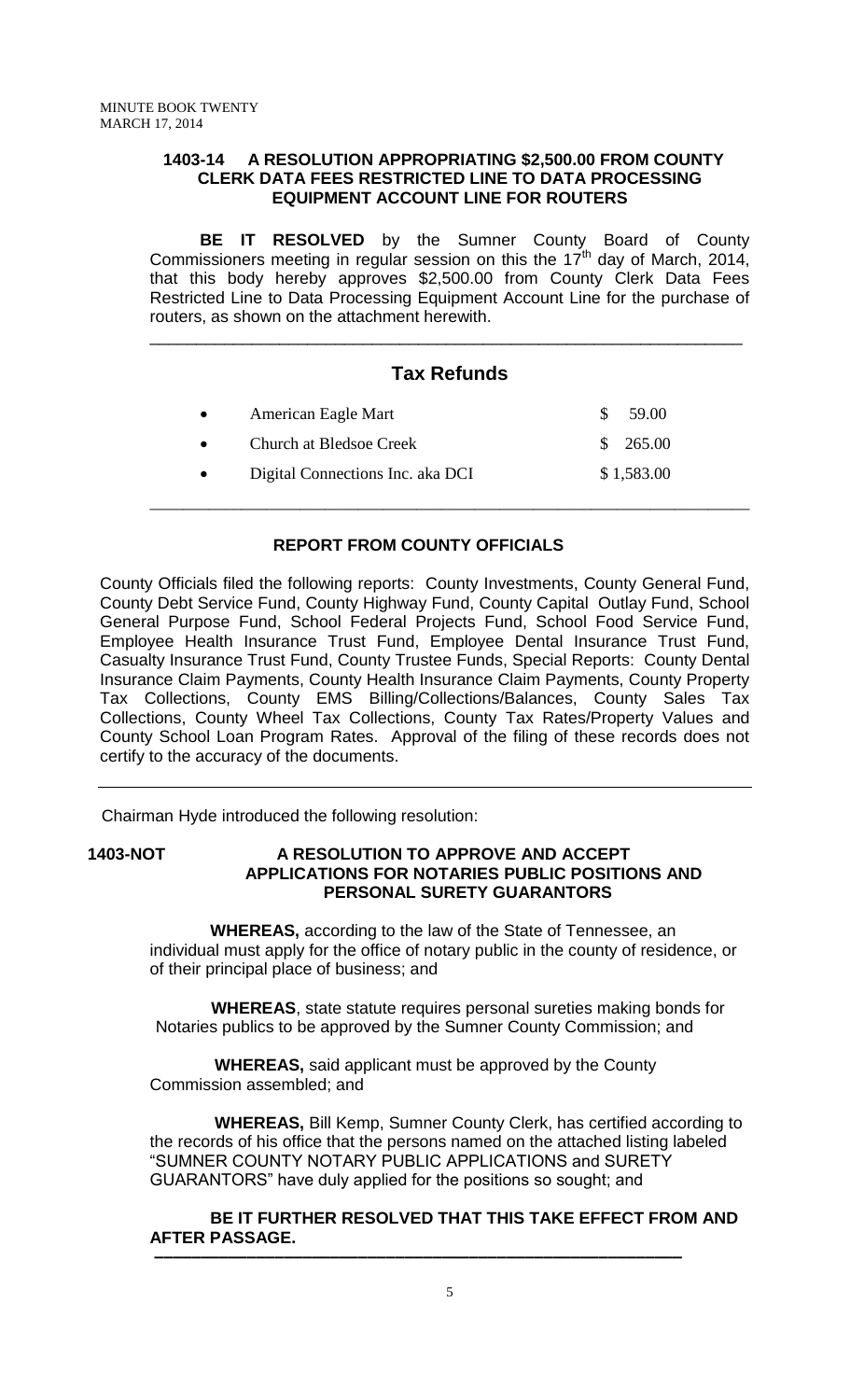#### **NOTARIES TO BE ELECTED**

| JOAN WALLER ALCANTAR     | <b>TAMMY MORRIS</b>         |
|--------------------------|-----------------------------|
| <b>LORI D ATCHLEY</b>    | F AMELIA MUNDY              |
| DANA N BARTLETT          | BRENDA D PENMAN             |
| BARBARA BOWERS           | ANGELA A RAMSEY             |
| <b>JULIE COLLIER</b>     | <b>C BUDDY REED</b>         |
| NICHOLAS D COLLINS       | CINDY D REID                |
| <b>CHRISTY J COOLEY</b>  | PAMELA REINSIMAR            |
| AMANDA N CRAIG           | <b>BILL C RITTENBERRY</b>   |
| <b>JAKE CRUM</b>         | <b>BROOK C S RUTHERFORD</b> |
| <b>SUSAN DYE</b>         | <b>SHERRY SIMPSON</b>       |
| BETSY D FULBRIGHT        | <b>LISA LYNN SMALLING</b>   |
| <b>BRITT GILBERT</b>     | <b>HILARY R SPELLINGS</b>   |
| RAPHAEL GIRALDO          | <b>SANDRA L STANLEY</b>     |
| BONNIE S GRAVES          | PATSY W STERRY              |
| <b>CHERYL GUFFEY</b>     | CHRISTA K STEWART           |
| BETH HAZELWOOD           | <b>JAMES M TAYLOR</b>       |
| VICTOR HAZELWOOD         | <b>SARAH E THOMPSON</b>     |
| <b>KRISTA S HENDRICK</b> | <b>GLENDA TROUTT</b>        |
| SANDRA LEE HESSON        | <b>MEG TROUTT</b>           |
| <b>KAREN C HUFFMAN</b>   | <b>JANET M WARREN</b>       |
| <b>BARBARA J KIMES</b>   | CHRISTOPHER WEATHERSPOON    |
| <b>JANICE LEONARD</b>    |                             |
| <b>M TATE WILLIAMS</b>   | RHONDA C MANSFIELD          |
| <b>PAUL M MOORE</b>      |                             |

Upon motion of Commissioner Taylor, seconded by Commissioner Geminden, voting was recorded in the following manner:

\_\_\_\_\_\_\_\_\_\_\_\_\_\_\_\_\_\_\_\_\_\_\_\_\_\_\_\_\_\_\_\_\_\_\_\_\_\_\_\_\_\_\_\_\_\_\_\_\_\_\_\_\_\_\_\_\_\_

| 1403-NOTARIES   |   | <b>Yes: 19</b> | <b>No: 0</b> | Abs: 1       | 07:11 PM |
|-----------------|---|----------------|--------------|--------------|----------|
| Guthrie         | v | Pospisil       | v            |              |          |
| Skidmore        | V | P. Freels      | Y            | <b>Stone</b> | А        |
| <b>Hughes</b>   | Y | Kimbrough      | Y            | Goode        | Y        |
| LeMarbre        | v | Decker         | Y            | Hyde         | Y        |
| <b>Matthews</b> | V | <b>Harris</b>  | Y            | Ring         | Y        |
| Graves          | Y | Satterfield    |              | F. Freels    | Y        |
| Taylor          | V | Geminden       |              | Utley        |          |

Chairman Hyde declared the election of Notaries Public by the body.

#### **COMMITTEE ON COMMITTEES**

\_\_\_\_\_\_\_\_\_\_\_\_\_\_\_\_\_\_\_\_\_\_\_\_\_\_\_\_\_\_\_\_\_\_\_\_\_\_\_\_\_\_\_\_\_\_\_\_\_\_\_\_\_\_\_\_\_\_\_\_\_\_\_\_\_\_\_\_\_

Commissioner Taylor brought forth the following appointment of Elaine Gore to serve as the Solid Waste Board's Gallatin representative.

Upon motion of Commissioner Taylor, seconded by Commissioner LeMarbre, the Commission voted to approve the appointment of Ms. Gore to the Solid Waste Board.

Commissioner Taylor stated there were appointments for consideration next month: Equalization Board, two-year term, all members.

\_\_\_\_\_\_\_\_\_\_\_\_\_\_\_\_\_\_\_\_\_\_\_\_\_\_\_\_\_\_\_\_\_\_\_\_\_\_\_\_\_\_\_\_\_\_\_\_\_\_\_\_\_\_\_\_\_\_\_\_\_\_\_\_\_\_\_\_\_\_\_\_\_\_\_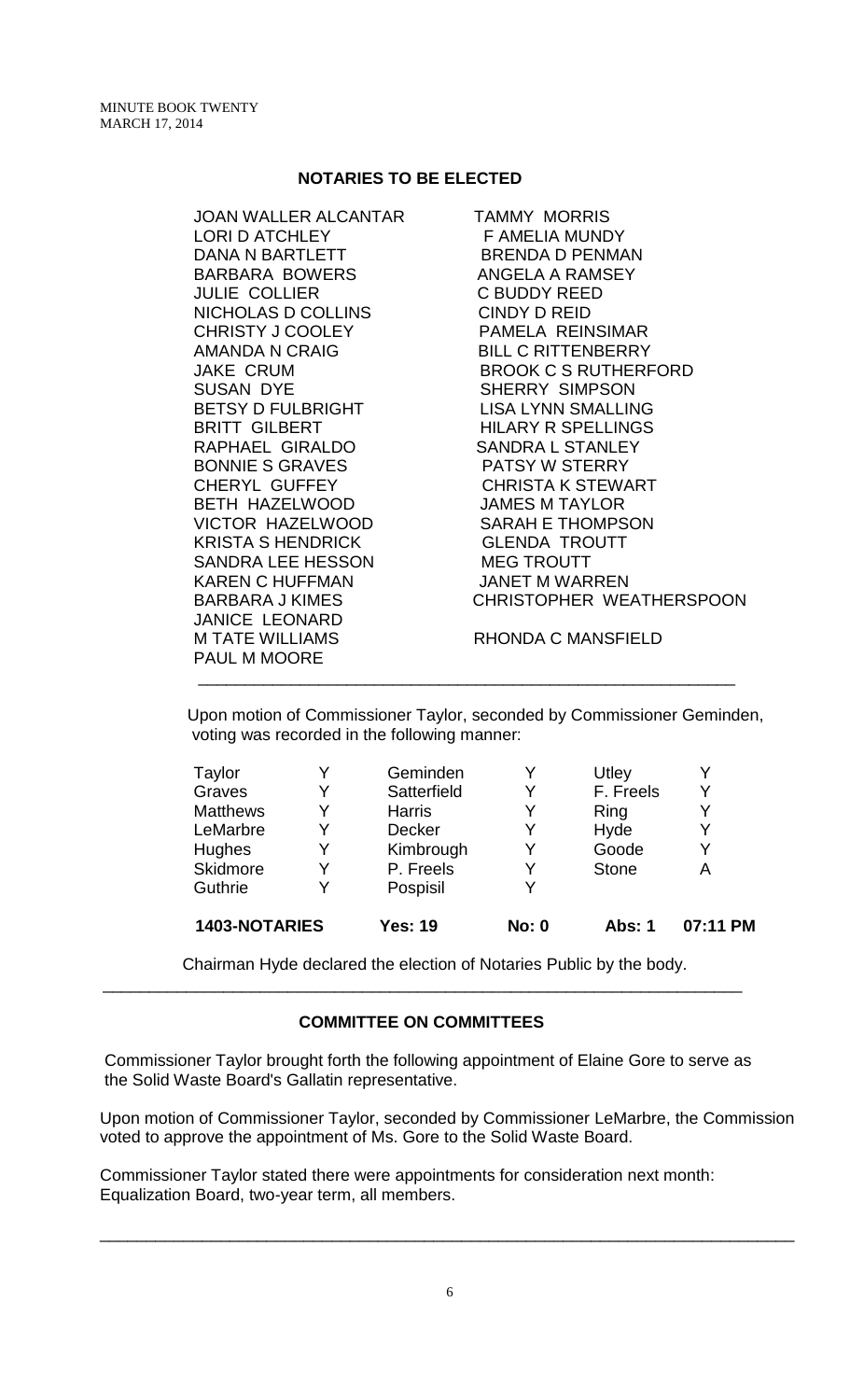MINUTE BOOK TWENTY MARCH 17, 2014

#### **HIGHWAY COMMISSION**

There was no report from the Highway Commission.

#### **EDUCATION COMMITTEE**

**\_\_\_\_\_\_\_\_\_\_\_\_\_\_\_\_\_\_\_\_\_\_\_\_\_\_\_\_\_\_\_\_\_\_\_\_\_\_\_\_\_\_\_\_\_\_\_\_\_\_\_\_\_\_\_\_\_\_\_\_\_\_\_\_\_\_\_\_\_**

Commissioner Decker reported that action taken by the Education Committee would be reported under the Budget Committee.

**\_\_\_\_\_\_\_\_\_\_\_\_\_\_\_\_\_\_\_\_\_\_\_\_\_\_\_\_\_\_\_\_\_\_\_\_\_\_\_\_\_\_\_\_\_\_\_\_\_\_\_\_\_\_\_\_\_\_\_\_\_\_\_\_\_\_\_\_\_**

#### **GENERAL OPERATIONS COMMITTEE**

There was no report from the General Operations Committee.

#### **EMERGENCY SERVICES COMMITTEE**

**\_\_\_\_\_\_\_\_\_\_\_\_\_\_\_\_\_\_\_\_\_\_\_\_\_\_\_\_\_\_\_\_\_\_\_\_\_\_\_\_\_\_\_\_\_\_\_\_\_\_\_\_\_\_\_\_\_\_\_\_\_\_\_\_\_\_\_\_\_**

There was no report from the Emergency Services Committee.

#### **PUBLIC SERVICES COMMITTEE**

**\_\_\_\_\_\_\_\_\_\_\_\_\_\_\_\_\_\_\_\_\_\_\_\_\_\_\_\_\_\_\_\_\_\_\_\_\_\_\_\_\_\_\_\_\_\_\_\_\_\_\_\_\_\_\_\_\_\_\_\_\_\_\_\_\_\_\_\_\_**

There was no report from the Public Services Committee.

#### **LEGISLATIVE COMMITTEE**

**\_\_\_\_\_\_\_\_\_\_\_\_\_\_\_\_\_\_\_\_\_\_\_\_\_\_\_\_\_\_\_\_\_\_\_\_\_\_\_\_\_\_\_\_\_\_\_\_\_\_\_\_\_\_\_\_\_\_\_\_\_\_\_\_\_\_\_\_\_**

Commissioner Pospisil moved, seconded by Commissioner Skidmore, to approve the following resolution:

#### **1403-03 A RESOLUTION ACCEPTING THE REVIEW OF THE JUDICIAL MAGISTRATE PROGRAM**

**WHEREAS,** the 2013 annual review of the Sumner County Judicial Magistrate program was held on March  $17<sup>th</sup>$ , 2014, before this body.

**THEREFORE, BE IT RESOLVED** that the Sumner County Board of County Commissioners meeting in regular session on this the  $17<sup>th</sup>$  day of March, 2014, that this body does hereby accept the review of the Judicial Magistrate program for the 2013 calendar year; and

**BE IT FURTHER RESOLVED** that a copy of this report shall be made a part of this record.

\_\_\_\_\_\_\_\_\_\_\_\_\_\_\_\_\_\_\_\_\_\_\_\_\_\_\_\_\_\_\_\_\_\_\_\_\_\_\_\_\_\_\_\_\_\_\_\_\_\_\_\_\_\_\_\_\_\_\_\_\_\_\_\_

The electronic vote was recorded in the following manner:

| Taylor          |                | Geminden      |               | Utley         |  |
|-----------------|----------------|---------------|---------------|---------------|--|
| Graves          |                | Satterfield   | Y             | F. Freels     |  |
| <b>Matthews</b> | Y              | <b>Harris</b> | Y             | Ring          |  |
| <b>Brown</b>    |                | LeMarbre      | Y             | <b>Decker</b> |  |
| Hyde            |                | <b>Hughes</b> | Y             | Kimbrough     |  |
| Goode           |                | Skidmore      | Y             | P. Freels     |  |
| <b>Stone</b>    |                | Guthrie       | Y             | Pospisil      |  |
| 1403-03         | <b>Yes: 21</b> | <b>No: 0</b>  | <b>Abs: 0</b> | 07:13 PM      |  |

Chairman Hyde declared the resolution approved by the body.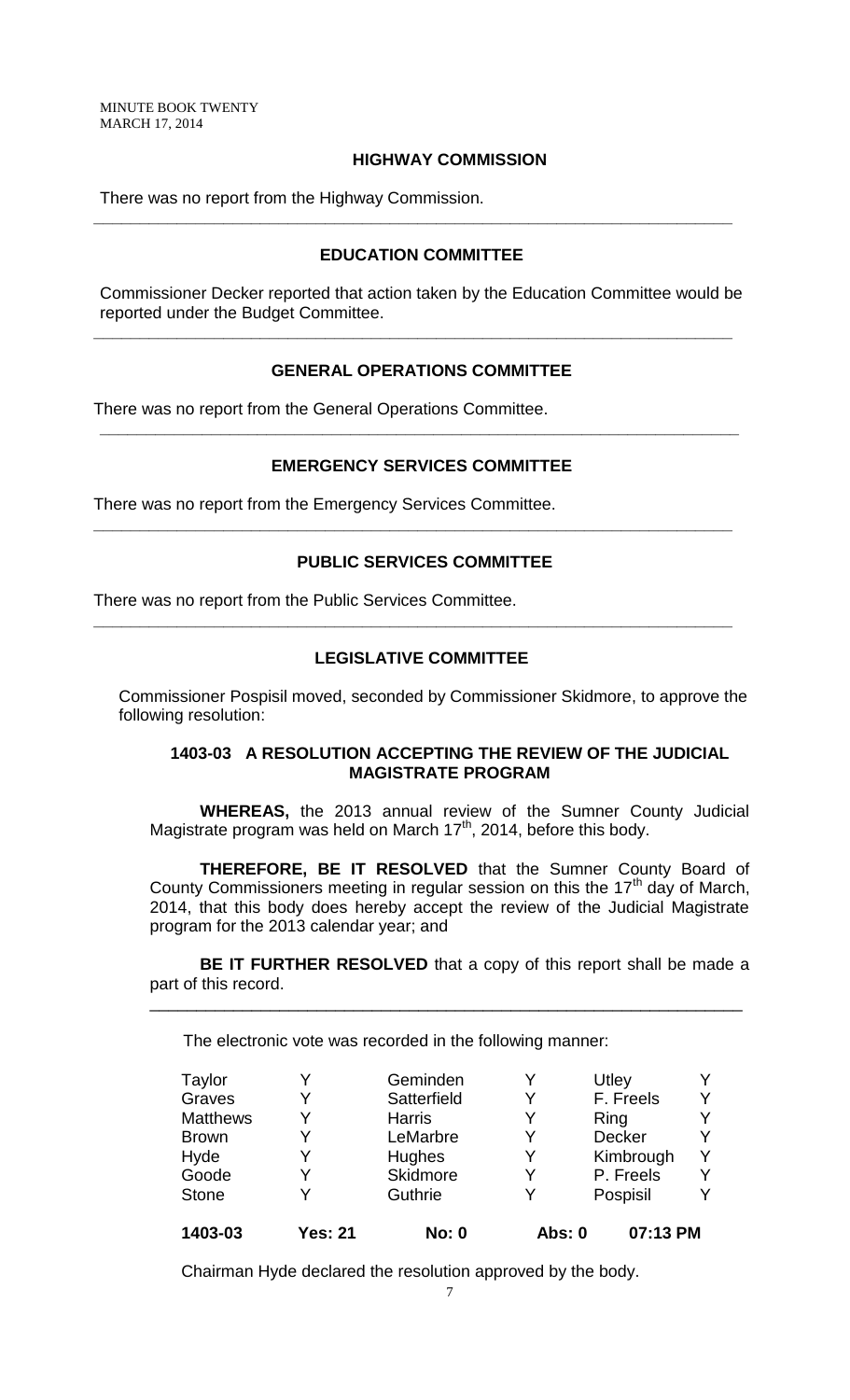Commissioner Pospisil moved, seconded by Commissioner Skidmore, to approve the following resolution:

\_\_\_\_\_\_\_\_\_\_\_\_\_\_\_\_\_\_\_\_\_\_\_\_\_\_\_\_\_\_\_\_\_\_\_\_\_\_\_\_\_\_\_\_\_\_\_\_\_\_\_\_\_\_\_\_\_\_

#### **1403-02 A RESOLUTION TO REQUEST LEGISLATION BY THE TENNESSEE GENERAL ASSEMBLY TO MORE EQUITABLY DISTRIBUTE LOCAL OPTION SALES TAX COLLECTED BY ON-LINE RETAILERS NOT PHYSICALLY LOCATED IN THE STATE OF TENNESSEE**

**WHEREAS,** e-commerce and on-line sales have accounted for a significantly larger portion of retail sales in the United States, including Tennessee, over the last ten years, and

**WHEREAS,** the amount of Local Option Sales Tax collected and remitted to the State by on-line retailers who have no physical presence in the State will continue to accelerate over the next several years; and

**WHEREAS,** based on this trend, no new method to distribute Local Option Sales Tax that would recognize the locality of the actual taxpayer for distribution to local governments based on the purchasers address has been developed, and

**WHEREAS,** Local Option Sales Tax is the second largest source of revenue for most local governments.

**THEREFORE,** the Sumner County Legislative Body hereby requests that our State Legislators initiate appropriate legislation to ensure that local option sales tax collected and remitted to the State of Tennessee is distributed to local governments based upon the residence and ship to address of the purchaser who paid the tax; and

**BE IT FURTHER RESOLVED,** that our state delegates along with the Tennessee County Services Association and County Mayor's Association work with the State Legislature and Department of Revenue to more equitably distribute local option sales tax collected by on-line retailers not physically located in the State of Tennessee, and

\_\_\_\_\_\_\_\_\_\_\_\_\_\_\_\_\_\_\_\_\_\_\_\_\_\_\_\_\_\_\_\_\_\_\_\_\_\_\_\_\_\_\_\_\_\_\_\_\_\_\_\_\_\_\_\_\_\_\_\_\_\_\_\_

Chairman Hyde recognized County Law Director Leah Dennen who explained the distribution of the sales tax to the counties.

County Executive Anthony Holt spoke in favor of passage of the resolution.

The electronic vote was recorded in the following manner:

| <b>Taylor</b>   |                | Geminden      |               | Utley     |   |
|-----------------|----------------|---------------|---------------|-----------|---|
| Graves          |                | Satterfield   | v             | F. Freels |   |
| <b>Matthews</b> | Y              | <b>Harris</b> | Y             | Ring      |   |
| <b>Brown</b>    | Y              | LeMarbre      | Y             | Decker    |   |
| Hyde            |                | <b>Hughes</b> | Y             | Kimbrough | ∨ |
| Goode           |                | Skidmore      | Y             | P. Freels |   |
| <b>Stone</b>    |                | Guthrie       | V             | Pospisil  |   |
| 1403-02         | <b>Yes: 21</b> | <b>No: 0</b>  | <b>Abs: 0</b> | 07:18 PM  |   |

Chairman Hyde declared the resolution approved by the body.

**\_\_\_\_\_\_\_\_\_\_\_\_\_\_\_\_\_\_\_\_\_\_\_\_\_\_\_\_\_\_\_\_\_\_\_\_\_\_\_\_\_\_\_\_\_\_\_\_\_\_\_\_\_\_\_\_\_\_\_\_\_\_\_\_\_\_\_\_\_**

\_\_\_\_\_\_\_\_\_\_\_\_\_\_\_\_\_\_\_\_\_\_\_\_\_\_\_\_\_\_\_\_\_\_\_\_\_\_\_\_\_\_\_\_\_\_\_\_\_\_\_\_\_\_\_\_\_\_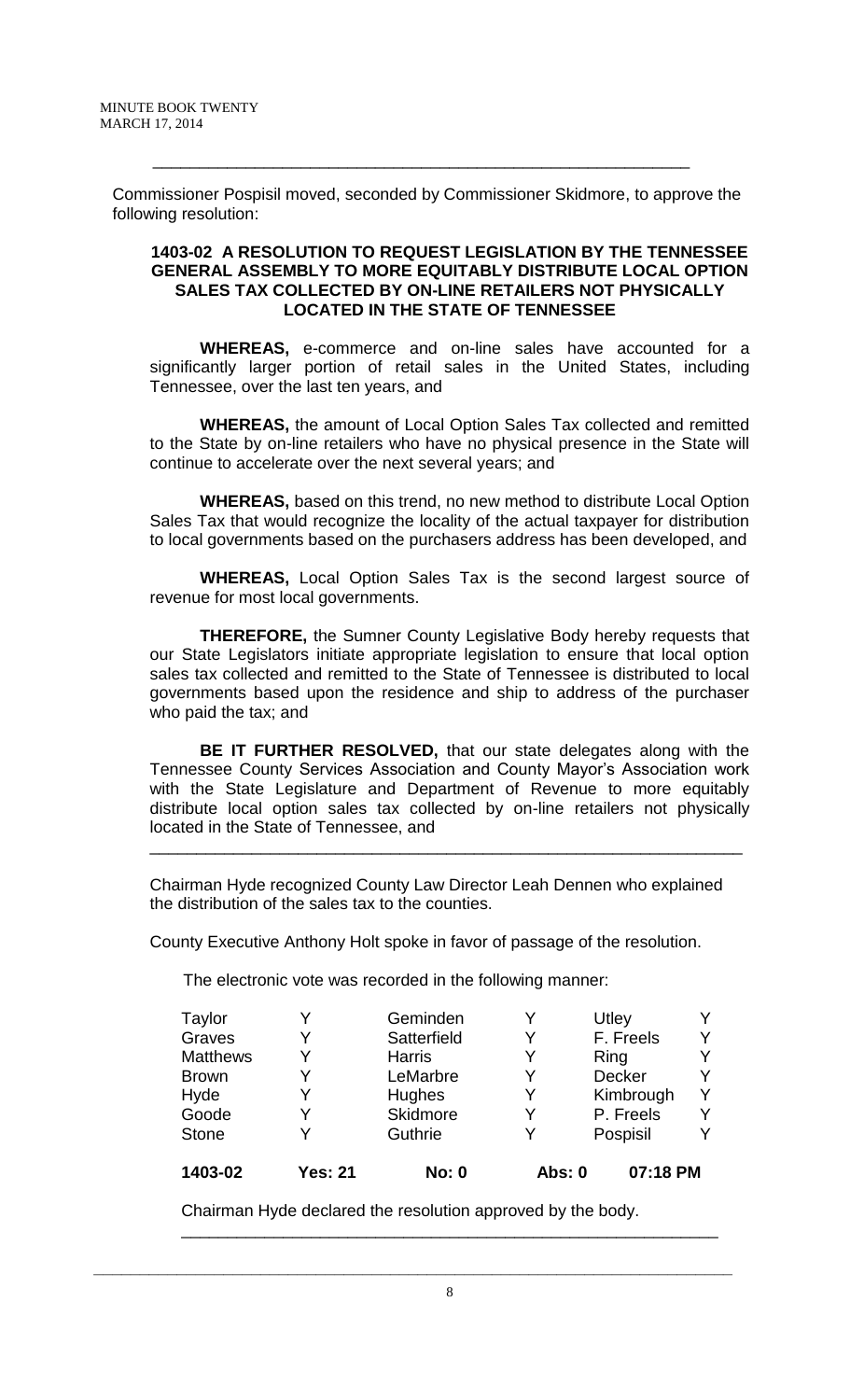#### **RULES AND PROCEDURES**

**\_\_\_\_\_\_\_\_\_\_\_\_\_\_\_\_\_\_\_\_\_\_\_\_\_\_\_\_\_\_\_\_\_\_\_\_\_\_\_\_\_\_\_\_\_\_\_\_\_\_\_\_\_\_\_\_\_\_\_\_\_\_\_\_\_\_\_\_\_**

There was no report from the Rules and Procedures Committee.

#### **FINANCIAL MANAGEMENT COMMITTEE**

There was no report from the Financial Management Committee.

### **BUDGET COMMITTEE**

Commissioner Stone moved, seconded by Commissioner Pospisil, to approve the following resolution:

#### **1403-04 A RESOLUTION APPROPRIATING \$60,000.00 TO COURTHOUSE AND JAIL MAINTENANCE FUND FROM UNASSIGNED FUND BALANCE FOR BUILDING MAINTENANCE SUPPLIES**

**BE IT RESOLVED** by the Sumner County Board of County Commissioners meeting in regular session on this the  $17<sup>th</sup>$  day of March, 2014, that this body hereby appropriates \$60,000.00 to Courthouse and Jail Maintenance Fund from unassigned fund balance for building maintenance supplies, as shown on the attachment herewith.

\_\_\_\_\_\_\_\_\_\_\_\_\_\_\_\_\_\_\_\_\_\_\_\_\_\_\_\_\_\_\_\_\_\_\_\_\_\_\_\_\_\_\_\_\_\_\_\_\_\_\_\_\_\_\_\_\_\_\_\_\_\_\_\_

The electronic vote was recorded in the following manner:

| Taylor          |         | Geminden      | Y      | Utley         |  |
|-----------------|---------|---------------|--------|---------------|--|
| Graves          |         | Satterfield   | Y      | F. Freels     |  |
| <b>Matthews</b> |         | <b>Harris</b> | Y      | Ring          |  |
| <b>Brown</b>    |         | LeMarbre      | Y      | <b>Decker</b> |  |
| Hyde            |         | <b>Hughes</b> | Y      | Kimbrough     |  |
| Goode           |         | Skidmore      | Y      | P. Freels     |  |
| <b>Stone</b>    |         | Guthrie       | Y      | Pospisil      |  |
| 1403-04         | Yes: 21 | <b>No: 0</b>  | Abs: 0 | 07:19 PM      |  |

Chairman Hyde declared the resolution approved by the body on the first and final reading.

Commissioner Stone moved, seconded by Commissioner Pospisil, to approve the following resolution:

\_\_\_\_\_\_\_\_\_\_\_\_\_\_\_\_\_\_\_\_\_\_\_\_\_\_\_\_\_\_\_\_\_\_\_\_\_\_\_\_\_\_\_\_\_\_\_\_\_\_\_\_\_\_\_\_\_\_

#### **1403-05 A RESOLUTION APPROPRIATING \$41,350.00 FOR EMERGENCY MANAGEMENT AGENCY PERFORMANCE GRANT WITH MATCHING FUNDS**

**BE IT RESOLVED** by the Sumner County Board of County Commissioners meeting in regular session on this  $17<sup>th</sup>$  day of March, 2014, that this body does hereby appropriate \$41,350.00 for Emergency Management Agency Performance Grant with matching funds, as shown on the attachment herewith.

\_\_\_\_\_\_\_\_\_\_\_\_\_\_\_\_\_\_\_\_\_\_\_\_\_\_\_\_\_\_\_\_\_\_\_\_\_\_\_\_\_\_\_\_\_\_\_\_\_\_\_\_\_\_\_\_\_\_\_\_\_\_\_\_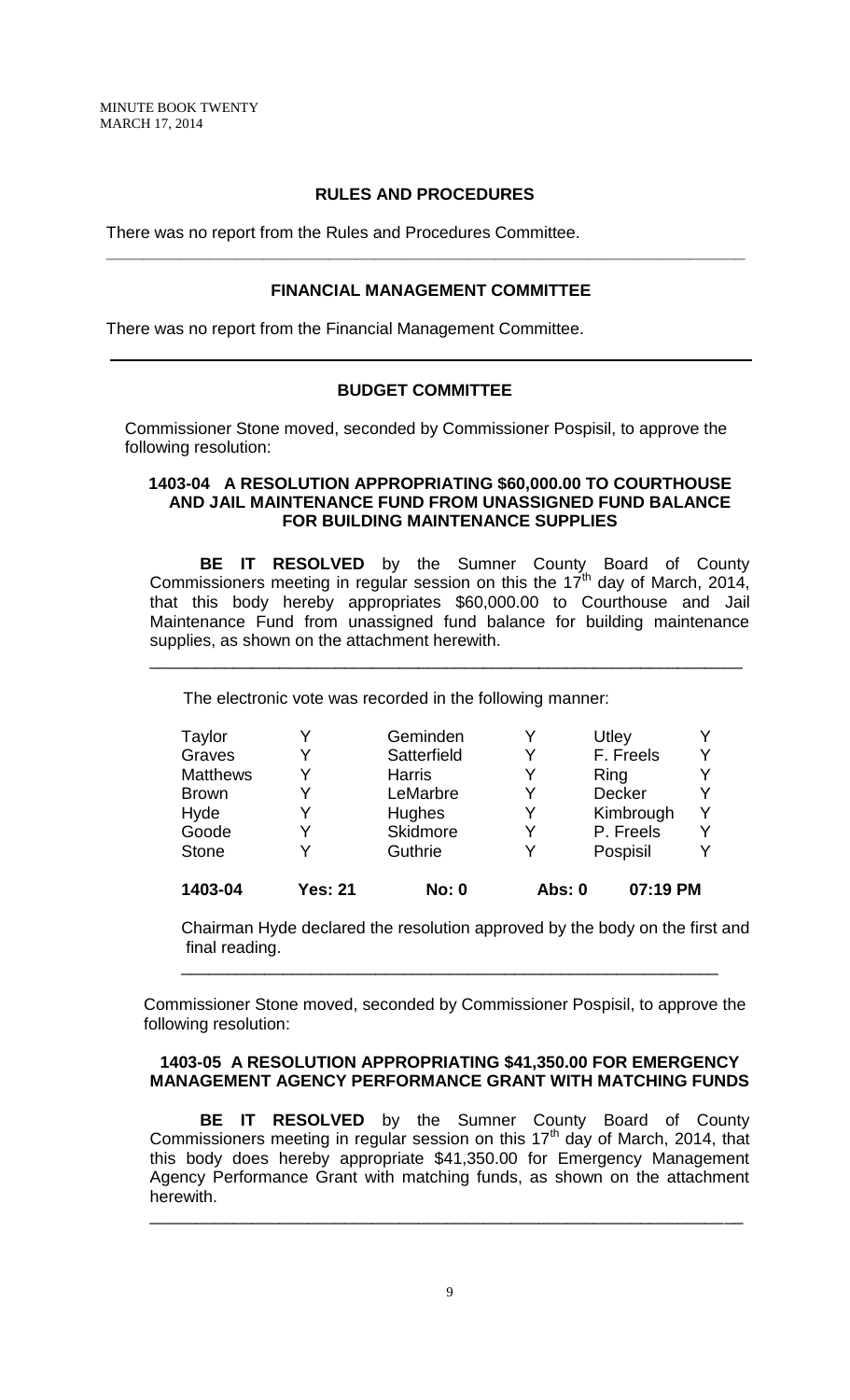The electronic vote was recorded in the following manner:

| 1403-05         | <b>Yes: 20</b> | <b>No: 1</b>  | Abs: 0 | 07:19 PM  |   |
|-----------------|----------------|---------------|--------|-----------|---|
| <b>Stone</b>    |                | Guthrie       |        | Pospisil  | Y |
| Goode           |                | Skidmore      |        | P. Freels | Y |
| Hyde            |                | Hughes        | N      | Kimbrough | Y |
| <b>Brown</b>    | V              | LeMarbre      | Y      | Decker    | Y |
| <b>Matthews</b> | V              | <b>Harris</b> | Y      | Ring      | Y |
| Graves          | Y              | Satterfield   | Y      | F. Freels | Y |
| Taylor          |                | Geminden      |        | Utley     | Y |

Chairman Hyde declared the resolution approved by the body on the first and final reading.

Commissioner Stone moved, seconded by Commissioner Satterfield, to approve the following resolution:

\_\_\_\_\_\_\_\_\_\_\_\_\_\_\_\_\_\_\_\_\_\_\_\_\_\_\_\_\_\_\_\_\_\_\_\_\_\_\_\_\_\_\_\_\_\_\_\_\_\_\_\_\_\_\_\_\_\_

#### **1403-06 A RESOLUTION APPROPRIATING UP TO \$5,019,023.00 FOR THE GALLATIN HIGH SCHOOL AND UP TO \$8,008,517.00 FOR THE HENDERSONVILLE HIGH SCHOOL RENOVATIONS, ADDITIONS AND ARCHITECTURAL FEES FROM THE 2013 BOND FUND**

**BE IT RESOLVED** by the Sumner County Board of County Commissioners meeting in regular session on this the 17<sup>th</sup> day of March, 2014, that this body hereby appropriates up to \$5,019,023.00 for the Gallatin High School, and up to \$8,008,517.00 for the Hendersonville High School Renovations, Additions and Architectural fees from the 2013 Bond Fund, as shown on the attachment herewith.

\_\_\_\_\_\_\_\_\_\_\_\_\_\_\_\_\_\_\_\_\_\_\_\_\_\_\_\_\_\_\_\_\_\_\_\_\_\_\_\_\_\_\_\_\_\_\_\_\_\_\_\_\_\_\_\_\_\_\_\_\_\_\_\_

The electronic vote was recorded in the following manner:

| Taylor          |                | Geminden        | Y             | Utley         |  |
|-----------------|----------------|-----------------|---------------|---------------|--|
| Graves          |                | Satterfield     | Y             | F. Freels     |  |
| <b>Matthews</b> |                | <b>Harris</b>   | Y             | Ring          |  |
| <b>Brown</b>    |                | LeMarbre        | Y             | <b>Decker</b> |  |
| Hyde            |                | <b>Hughes</b>   | Y             | Kimbrough     |  |
| Goode           |                | <b>Skidmore</b> | Y             | P. Freels     |  |
| <b>Stone</b>    |                | Guthrie         | Y             | Pospisil      |  |
| 1403-06         | <b>Yes: 21</b> | <b>No: 0</b>    | <b>Abs: 0</b> | 07:20 PM      |  |

Chairman Hyde declared the resolution approved by the body on the first and final reading.

Commissioner Stone moved, seconded by Commissioner Decker, to approve the following resolution:

\_\_\_\_\_\_\_\_\_\_\_\_\_\_\_\_\_\_\_\_\_\_\_\_\_\_\_\_\_\_\_\_\_\_\_\_\_\_\_\_\_\_\_\_\_\_\_\_\_\_\_\_\_\_\_\_\_\_

**1403-13 A RESOLUTION APPROPRIATING UP TO \$7,000.00 FROM THE COUNTY CAPITAL PROJECT FUND BALANCE TO THE HIGHWAY DEPARTMENT FOR THE PAVING OF THE LAKESIDE PARK ELEMENTARY OUTDOOR BASKETBALL COURT**